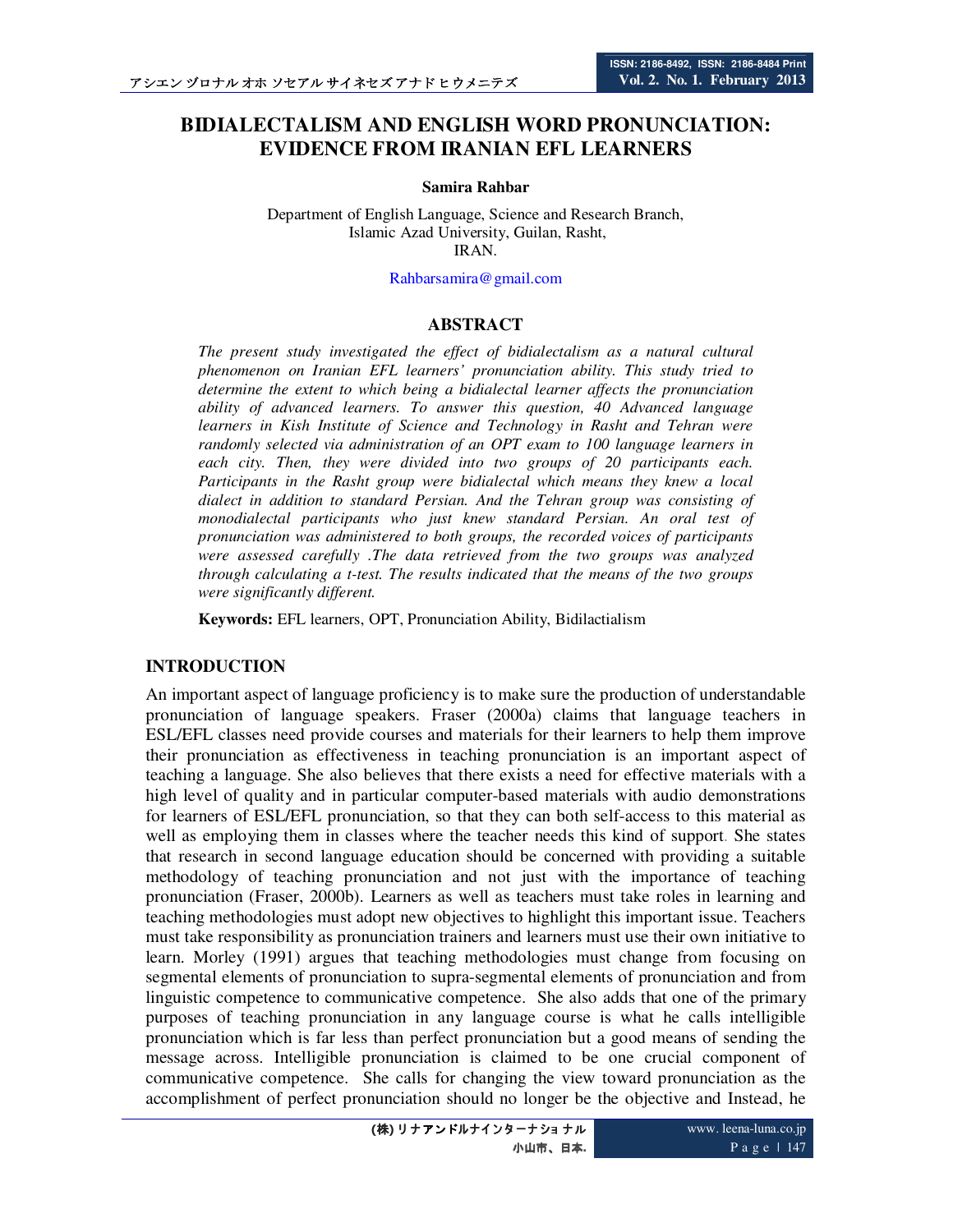encourages setting more realistic goals which are applicable and reasonable for the communication needs of the learner.

Therefore, one can infer that it is vitally important that English learners who are learning English for international communication learn to speak it as intelligibly and comprehensibly as possible in order to be understood because as it is obvious language is used for the purpose of communication and oral channel is perceived well in case of understandable pronunciation.

It is also vitally important to learn how to understand people with different accents because when speaking in natural conditions learners face different accents. In this regard Rajadurai (2001) suggests one important aspect of including listening and speaking in syllabus design is to teach pronunciation as an integral non-avoidable component of oral communication.

Considering the importance of meaningful communication and its relation to intelligibility of pronunciation, it is not wise to limit pronunciation teaching just to pronunciation courses or even to listening/speaking classes whereas teachers should always squeeze pronunciation into their classes no matter what skill or sub-skill they are teaching (Rajaduari, 2001). They are advised to do so in order to increase learners' awareness of the significance of pronunciation as an integral part of learning English as a second or foreign language. In this case they can provide some opportunities for proper practice, and encourage and advice them as they aim to use the language beyond the scope of classroom.

The problem of English pronunciation seems to exist even after years of formal English language learning. Fraser (2000a) believes this often results in difficulties when trying to find a job in an English Speaking country.

The fault which most severely hinders the communication process in EFL/ESL settings is pronunciation, not lack of vocabulary or using wrong grammar (Hinofotis & Baily, 1980). Davis (1999) stated that a highly significant area of concern and a top priority for ESL learners after completion of elementary English courses is pronunciation. It is important to make a distinction between pronunciation and speaking because it is sometimes wrongly applied interchangeably. Pronunciation is sub-skill of speaking. Fraser (2000a) claims that ability to speak English requires a number of sub-skills which between them pronunciation receives the highest degree of importance. She also argues that having a proper pronunciation, a speaker will be intelligible although he may have other errors. On the other hand a speaker with poor pronunciation will not be easily understood, despite accuracy in other areas. Despite of its importance, teaching pronunciation has always been neglected by teachers and syllabus designers.

The purpose of this article is to study one of the factors that affect pronunciation and also to discuss the degree to which personal attributes of learners can affect their ability to learn pronunciation. Most important than all mentioned above this study is hoped to shed light on the area of teaching pronunciation and actions to be taken in early childhood in order to train potentially talented learners.

## **REVIEW OF LITERATURE**

Years ago while Grammar- translation method was used in teaching English, teaching pronunciation was almost ignored or hardly ever taught (Florez, 1998). Afterwards in the 1950s and 1960s, with growth in popularity of audio-lingual method, pronunciation took more of importance and emphasis. So that drilling of individual sound segments was emphasized and contrasting word pairs were put into practice. All these exercises were originated from bahaviouristic psychology. However, the criticism to this method was the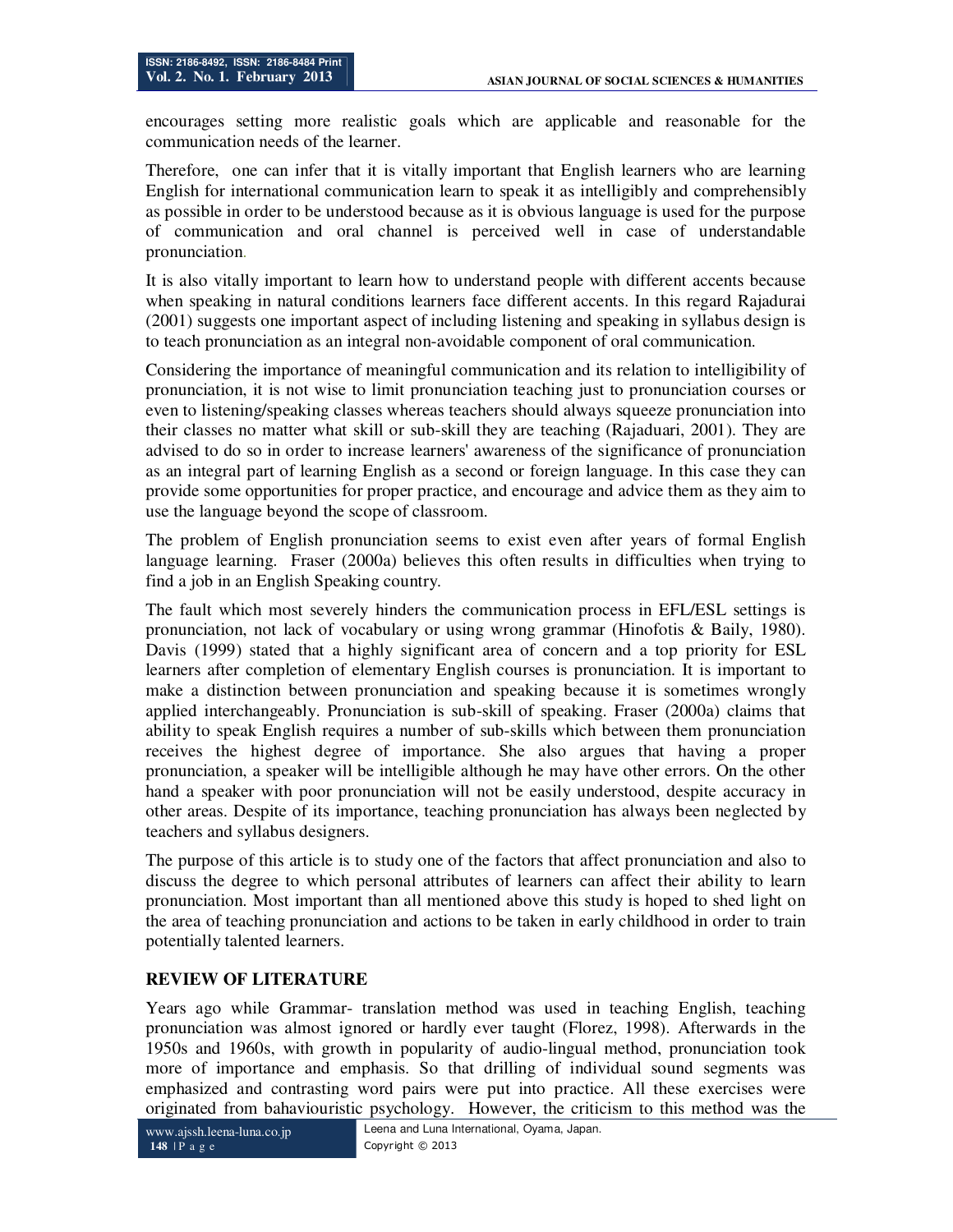lack of focus on rhythm and intonation of sentences and enough practice of realistic conversations (Fraser, 2000a, p. 32). Instead of focusing on what actually happens in real world dialogues, learners spent laborious hours of parrot like repetition of individual sounds and sound in combination with other sounds in the language laboratories.

Fraser (2000a) and Bray (1995) claim that along with emergence and development of the communicative method in the 1970s, teacher came to the understanding that pronunciation be disassociated with any link to the drilling practices of the audio-lingual method. They understood they need to choose better alternatives for teaching pronunciation.

Bray (1995) believes that teacher had two different options, one in which they could teach articulatory phonetics along with pictures of the human mouth and tongue and trying to show various positions and other one they could d not decide not to include any explicit instruction in English phonology at all. So we can conclude that there is no way of teaching pronunciation within communicative method. With the growth of the communicative method's popularity in a most of ESL communities, no or little attention was given to training in-service teachers for teaching pronunciation. Fraser (2000a) also claims that many language teachers still have major difficulties dealing with teaching pronunciation, and reasons that their training courses had not given them sufficient instructions regarding this issue.

Along with the emergence of more holistic approaches in ESL instruction, more advocates are there to believe in pronunciation to be addressed within the context of real communication. Regarding this issue, Otlowski (1998) believes that Language learners can learn to master the pronunciation of English if pronunciation is taught as an integral part of the oral communication class not as a discrete sub-skill.

### **OBJECTIVES OF THE STUDY**

This study is aimed to investigate the effect of bidialectalism on the ability of learners from different areas to learn English word pronunciation. The main purpose of the study is to provide answer for the following question:

1. Does bidialectalism affect Iranian EFL learners' English words pronunciation?

## **HYPOTHESIS**

**H0:** Bidialectalism has no effect on Iranian EFL learners' English words pronunciation.

## **METHOD**

The method of this study is described as follow:

In this study two groups of Iranian Advanced learners participated. Each group consisted of 20 female learners aged 18-40 studying English in Kish Institute of Science and Technology, One group in Rasht branch and the other in Tehran. In order to make sure of the homogeneity of the participants a proficiency test called OPT was administered between 100 learners in Tehran and 100 learners in Rasht. Participants with the score one SD above the Mean have been selected. 20 participants were assigned to each group randomly. The group from Rasht knows standard Persian as well as their local dialect Guilaki. In order to make sure of this issue a questionnaire has been provided along with an interview held by two experts. Therefore it was reassured that all the participants are bidialectal which means they know both Guilaki and standard Persian. The same procedure has been done in Tehran to make sure that the Tehrani group is monodialectal which means they know standard Persian and no other dialect. The participants in both groups apart from being homogeneous were exposed to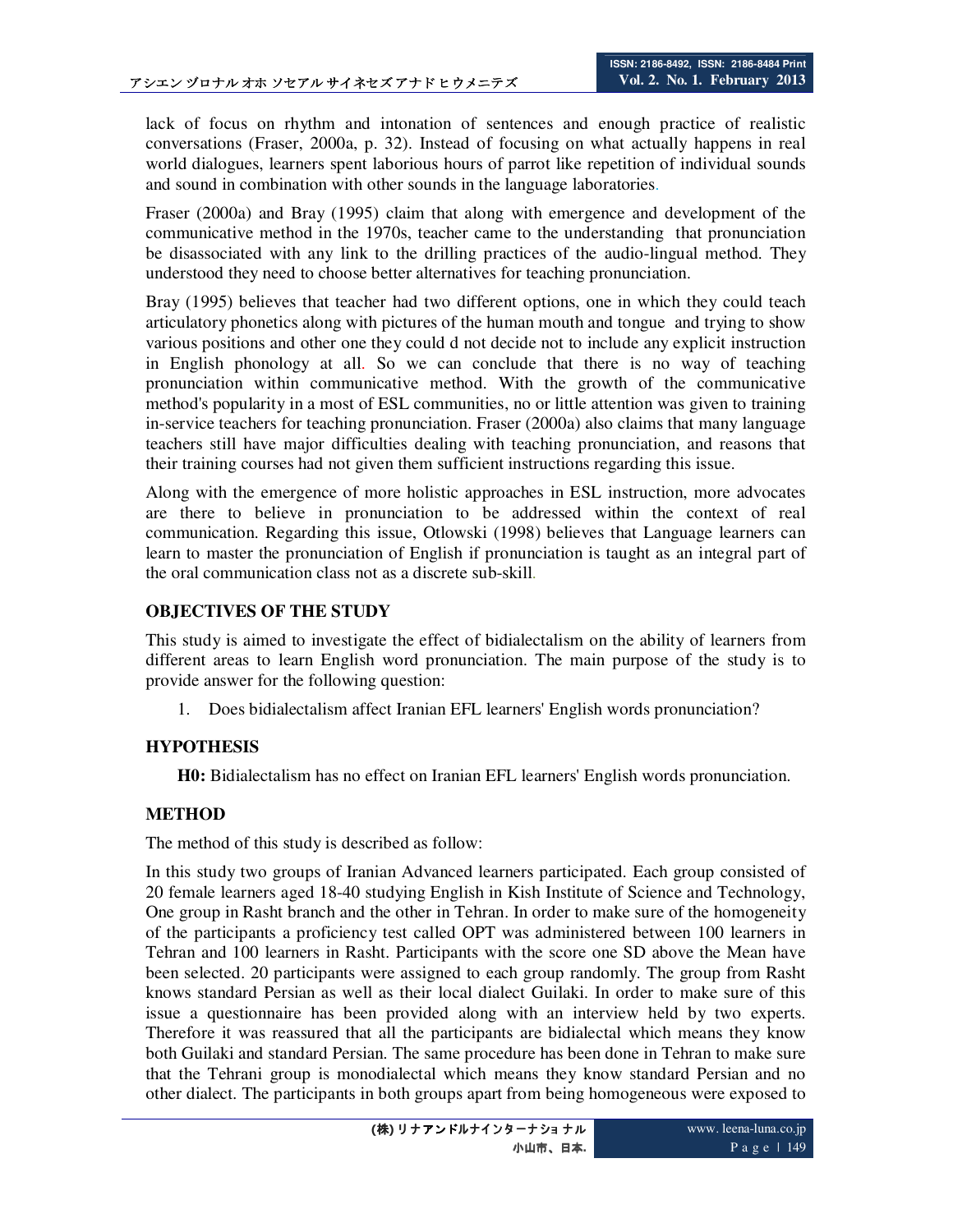the identical system of language learning on one hand and on the other hand have already received lessons about pronunciation and are also familiar with English sound segments.

### **Material and Procedure**

The material used in this study were in two sorts; 1) Oxford Placement Test (OPT) which is a standardized exam so reliability of the test is not needed to be tested; 2) a test used to determine the ability of the learners in pronunciation The reliability of the test was estimated 0.69 through Chronbach Alpha coefficient. The procedure of the study was as follow:

Both groups were given the aforementioned pronunciation test, and their voices have been recorded and then been phonemic transcribed. In order to make sure of the correctness of transcription 3 different raters listened to the voices and checked the transcription.

## **DATA ANALYSIS**

The data gathered from the current study were analyzed via an independent T-test between the score of Tehrani and Guilani Group. The results are discussed as follow:

### **RESULTS**

**Table 1. The summary of descriptive analysis for the data related to the posttest of the experimental and the control group of the study** 

| Groups  | <b>Number</b> | Mean | SD  |
|---------|---------------|------|-----|
| Guilani | 20            | 15.1 | 1.7 |
| Tehrani | 20            | 11.6 | 1.9 |

As table (1) indicates, the mean of the Guilani group (the experimental group) is higher than that of the Tehrani group (the control group). Accordingly, the number of participants in each group was 20 (NG=20; NT=20).

**Table 2. The summary of t-test between the posttest scores of experimental and the control group of the study** 

| Variance                |     | Mean difference |
|-------------------------|-----|-----------------|
| Equal Variances Assumed | 5.9 | 3.45            |

According to table (2), the result of t-test ( $t_{\text{obs}}$ = 5.9, p<.05) yielded significant difference between the Guilani and Tehrani groups. The obtained t-observed is higher than the critical value of t in the t-student table with the degree of freedom of 38 (df  $=38$ ) and the level of significance of 0.05 (Sig.  $= 0.05$ ) for the two-tailed (null) hypothesis as to be 2.01. Such a result  $(t_{obs} > t_{crit})$  rejects the null hypothesis of the current study.

#### **CONCLUSION AND RECOMMENDATION**

As observed in the previous section the result of this research indicated that bidialectalism affects Iranian EFL learners' pronunciation ability. It is believed that this phenomenon is due to the existence of the same sound segments in Guilaki as well as English which these sound segments are absent in standard Persian. Therefore, although the proficiency of participants in both groups was the same the result of pronunciation test showed a great difference.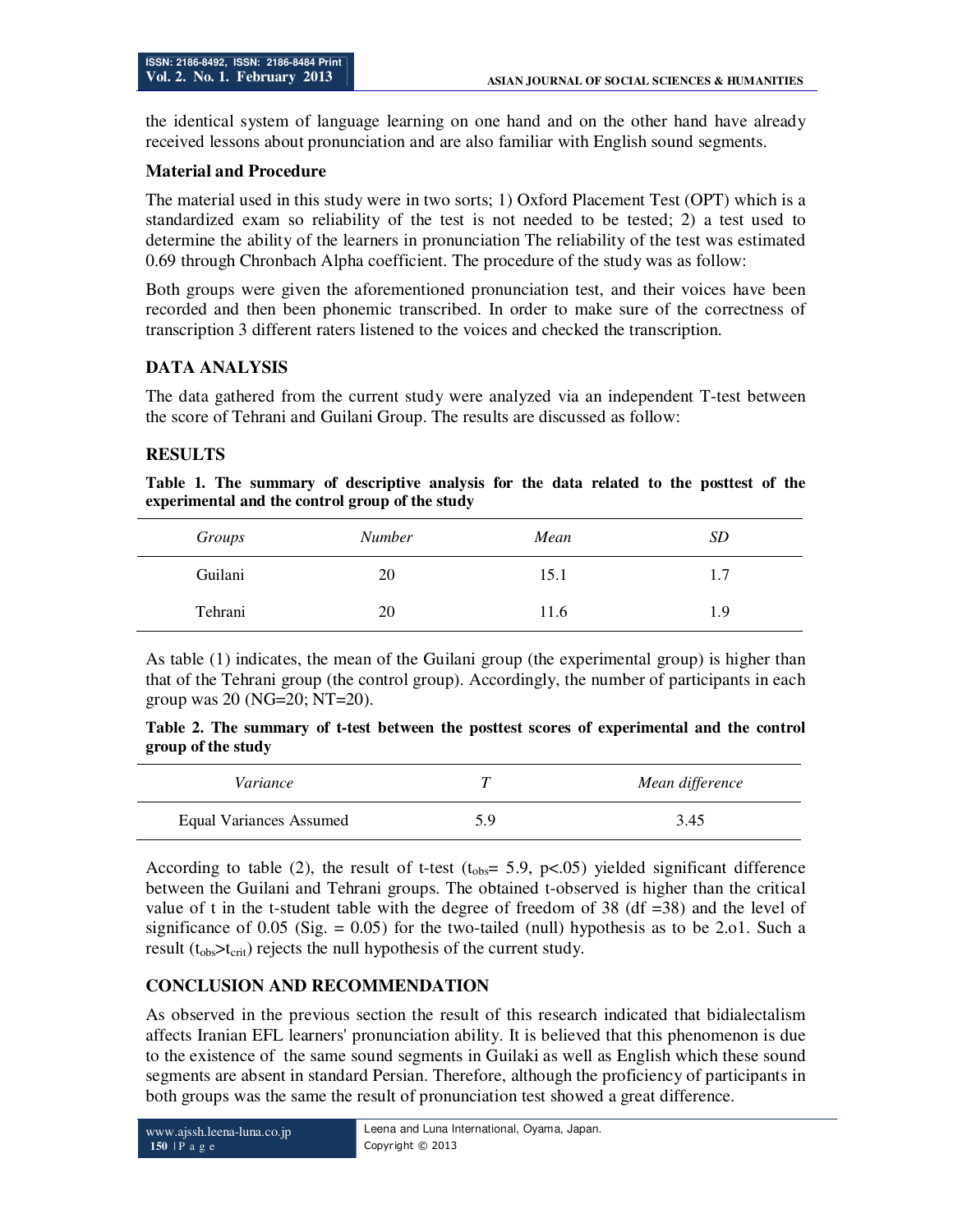Learning pronunciation is affected by a series of different issues. An important one is the native dialect of the learners. Through this study, it was confirmed that existence of sound segments specially vowels in the first language of the learner has a major significance in learning the pronunciation of the second language. In order to test this hypothesis the pronunciation of the vowel schwa was experimented. In Guilaki the sound segment, schwa exists and you can find it in many Guilaki words whereas original Farsi doesn't include this vowel. After testing both groups and assessing the result by three different expert rater, it was understood that Guilani learners have less difficulty pronouncing schwa. In fact they don't find it difficult at all. In the case of Tehranis on the other hand the story is totally different. In fact it was proved that having schwa in the native dialect of Guilanis enhances their ability in pronouncing it subconsciously.

The result of this study can have some pedagogical implication as well. If at the beginning of the EFL programs potential learners were classified based on their knowledge of language and background data, they could receive some additional courses in advanced to language course. This course can include some sound practices designed locally for those who their mother tongues lack sound segments.

As a future perspective regarding the present study, researchers are advised to expand the scope of this research study to other areas of the world with bigger groups and find out more problematic areas of pronunciation in order to make a proper package for further sound training of learners. The more to be done in this respect the easier it will be to teach pronunciation afterwards.